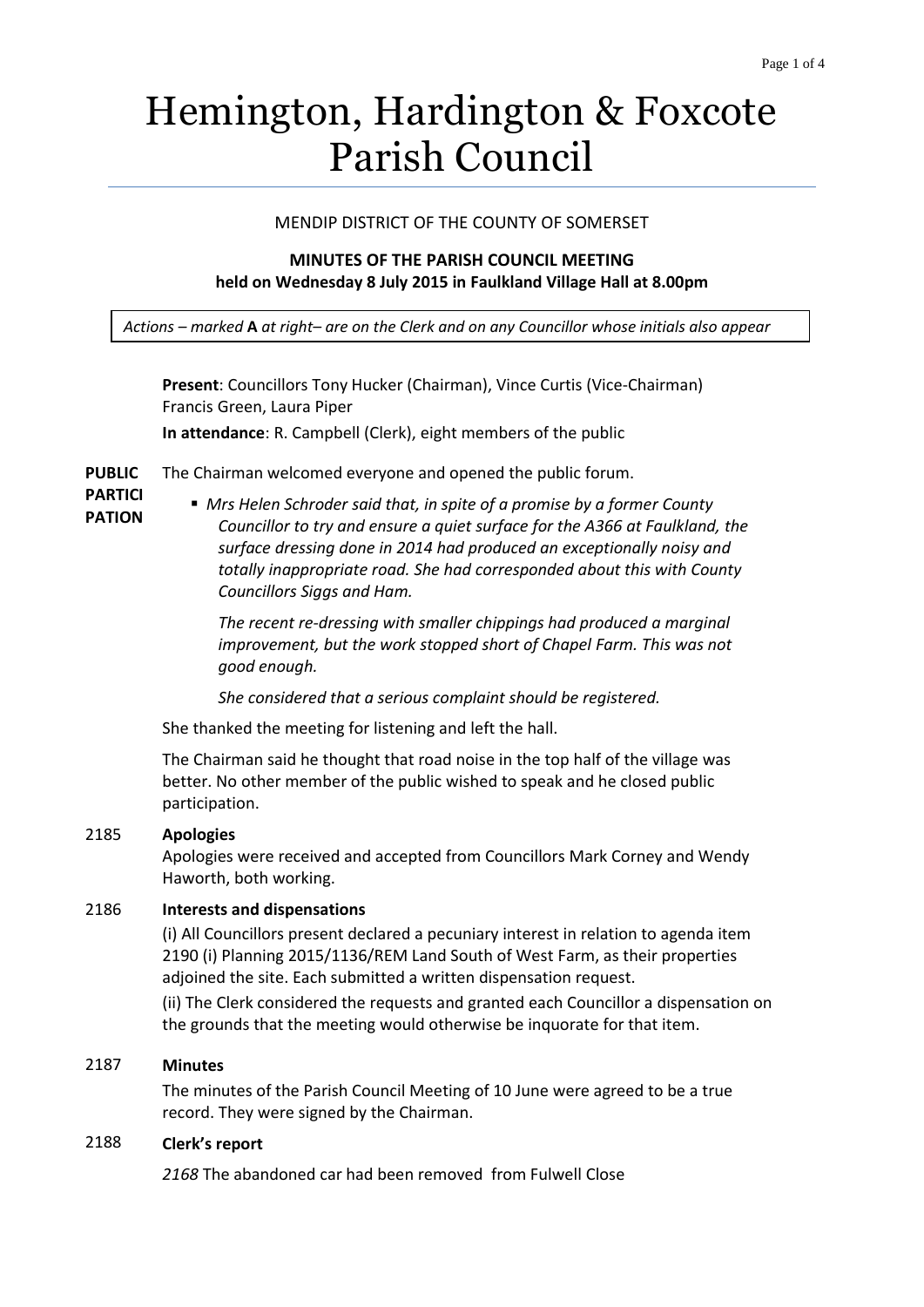*2170 (v)* Bank account amendment forms were with Councillors for personal identification at a NatWest bank.

*2171* Mr Weaver had declined to cut the hedges at Fulwell Close.

It was believed he had no legal obligation to do so, but it was agreed to ask him again in September if he would cut them.

*2179* Following advice from Cllr Green, Highways had been asked to provide a new School sign at Hemington

# 2189 **Play equipment at Faulkland Playing Field**

(i) Cllr Haworth had advised that approximately £2,300 would be available from the residual youth club funds managed by Marina Mannings, who would require an invoice for equipment bought, to pass to the original donor of the funds.

The Chairman thanked Mrs Deverill and Miss Dando for a well-presented report on possible equipment to be purchased. They had broken it down into 4 costed proposals. He noted that the Parish Council had in hand the £2,000 precepted for the cost of a contested election.

Cllr Green said he did not think all the money should be spent on equipment for younger children; some should go to older children.

It was noted that the lead time on ordering equipment was not great, as the equipment was not bespoke.

**RESOLVED** (proposed Cllr Green 2<sup>nd</sup> Cllr Curtis, unanimous) that the cheapest option of a climbing tractor, toddler swing and springer be ordered at a cost of £2,490 including installation.

**A**

**A**

**A**

The Chairman said that installation of this equipment should increase enthusiasm to fundraise for further items.

Information on skateboard ramps for older children to be provided to the August meeting.

(ii) The Clerk reported that he had ordered the annual inspection of the existing play equipment from The Play Equipment Company at cost of £100 + VAT (nil increase on 2014).

## 2190 **Planning**

(i) Applications

Councillors considered the following applications.

**2015/1136/REM** Land South Of West Farm Fulwell Lane Faulkland BA3 5UH. Proposal: Application for reserved matters approval following outline planning permission 2013/0914.

**RESOLVED** (proposed Cllr Green 2<sup>nd</sup> Cllr Curtis, unanimous) to recommend refusal. Comments:

 1. When planning permission was originally granted Somerset Highways stated that Fulwell Lane, the entrance for 16 of the 18 proposed properties, was 6.8 metres wide at its junction with the A366. Subsequently the road width has been found to be 5.2 metres, which, in the opinion of the Parish Council, is insufficient for the proposed purpose and the current planning application should not be determined until an alternative arrangment has been put in place.

 2. Drainage: The PC is concerned about plans for holding water at the south east part of the site. Previous flooding of Bishop Street and Horsepond Farm has not been taken into consideration.

 3. Spring. It is understood that Faulkland village pond is fed by a spring which rises under one of the proposed properties. This should be investigated before planning permission is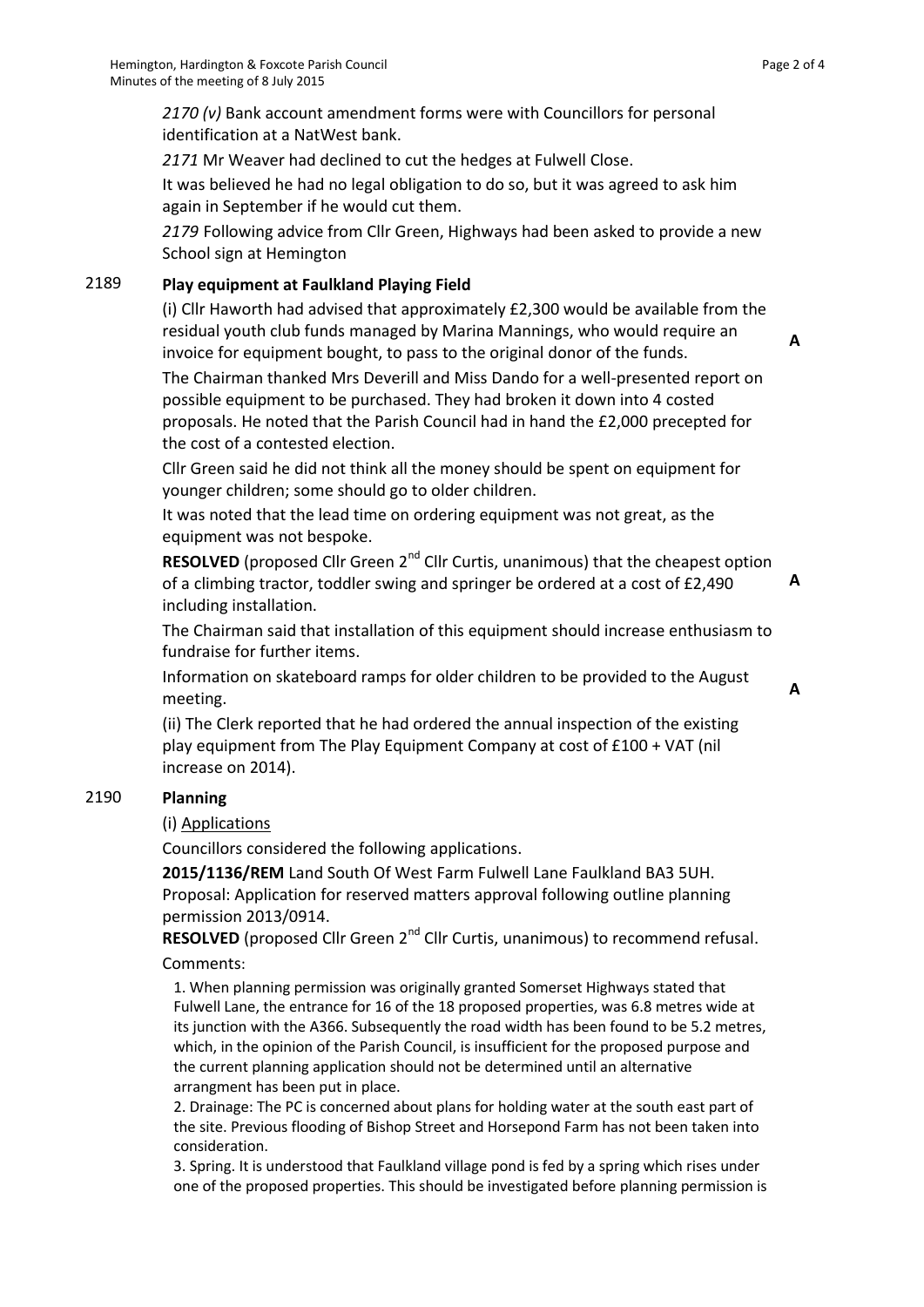**A**

**A A A**

considered. This issue is linked with 3. above.

 4. Hedge: The position of proposed hedging will not allow maintenance of an existing heritage stone wall.

Notes

 The planning application was not displayed at the site gate until 6 July 2015. The consultation end date must therefore be 27 July 2015.

 The Parish Council requests that it be allowed to consider the materials proposed for construction of the development.

#### **20115/1329/LBC** The Old Rectory Foxcote Frome BA3 5YE

Proposal: Internal and external alterations to existing dwelling, including single storey extension, conversion of existing outbuilding to pool room and lowering of wall.

**RESOLVED** (proposed Cllr Hucker 2<sup>nd</sup> Cllr Piper, unanimous) to recommend approval (ii) There were no planning or enforcement updates.

#### 2191 **Highways and rights of way**

(i) Traffic speed and road sign at Hemington Somerset Highways have been asked to replace the School sign.

(ii) Updates The road noise on the A366 was much better where the road had been re-dressed with smaller stones.

Highways to be asked to surface dress the entire length between the two sets of 30mph signs. **A**

(iii) Speedwatch Cllr Piper said that

- **There had been one new Speedwatch recruit.**
- She would shortly receive information from the police based on a week's traffic data collection at Faulkland and will share this at the August PC meeting.
- Residents were asked to take a picture of any lorry on the A366 at Faulkland over 7.5 tonnes
- She had been at the Norton St Philip Traffic Action Group attended by the Police and Crime Commissioner. The Police had severe staff and financial constraints. Villages must do their own watches and data collection and report it in.

It was agreed that

- Faulkland village signage will be an August agenda item
- To hold a request for a Faulkland Village 'gateway'
- (iv) Bishop Street Cllr Curtis said that
	- When the sites next to Oaklea and at West Farm are developed, there will be a 5-way junction. Signage or a mini-roundabout would be needed
	- **EXT** Cllr Piper had written to Highways, highlighting the problem
	- Highways to be asked to surface the whole of Bishop Street
	- (v) Potholes and hedge
	- Highways to be asked to fill potholes at both ends of Faulkland village
	- And to attend to the dip at the start of Fulwell Lane
	- Highways to be asked again to trim their hedge obscuring visibility at Greenway Lane.
- (v) Rights of Way Nothing to report